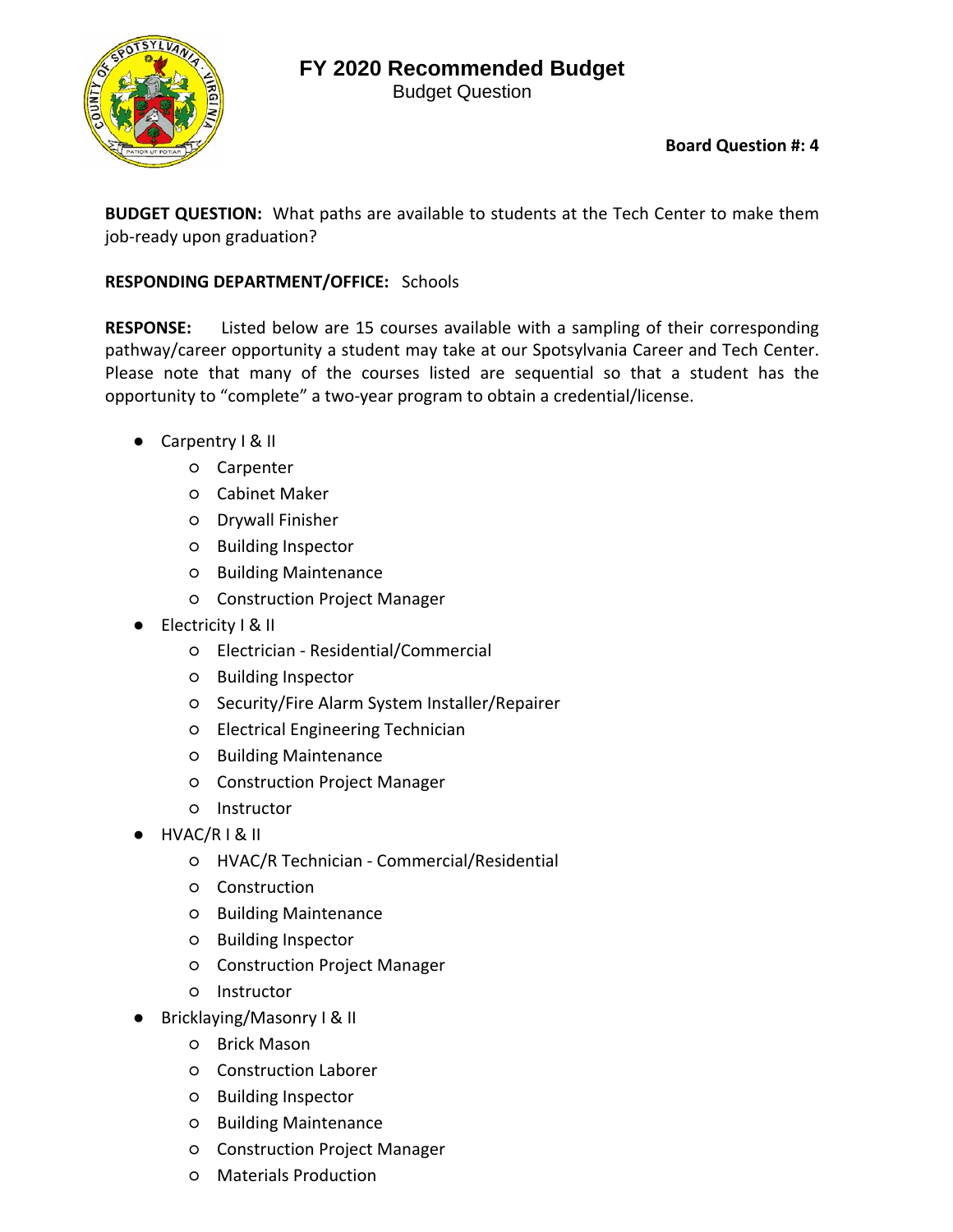Budget Question

- Landscaping
- Construction
- Cybersecurity Systems Technology; Computer Systems Technology II
	- IT Engineer
	- Network Operator
	- Software Developer
	- Webpage Designer
	- Computer and Information Systems Manager
	- Computer Systems Analyst
	- Computer Hardware Engineer
	- Database Administrator
	- Network and Computer Systems Administrator
- Video Production Pathways; Introduction to Video Production; Advanced Video Production
	- Camera Operator
	- Director
	- Lighting Director
	- News Reporter/Anchor
	- Scriptwriter
	- Video Editor
	- Media Production
	- Communications
	- Advertising
- Auto Collision Repair I & II; Automotive Service Technology I & II
	- Automotive Service Technician and Mechanic
	- Service Writer
	- Parts Manager
	- Sales
	- Detailer
	- Estimator
	- Bus and Truck Mechanic and Diesel Engine Specialist
	- Automotive and Watercraft Service Attendant
	- Motorboat Mechanic and Service Technician
- Cosmetology I & II
	- Hairdresser
	- Hair Stylist
	- Cosmetologist
	- Shop Owner, Manager
	- Nail Tech
	- Personal Care Aide
	- Funeral Attendant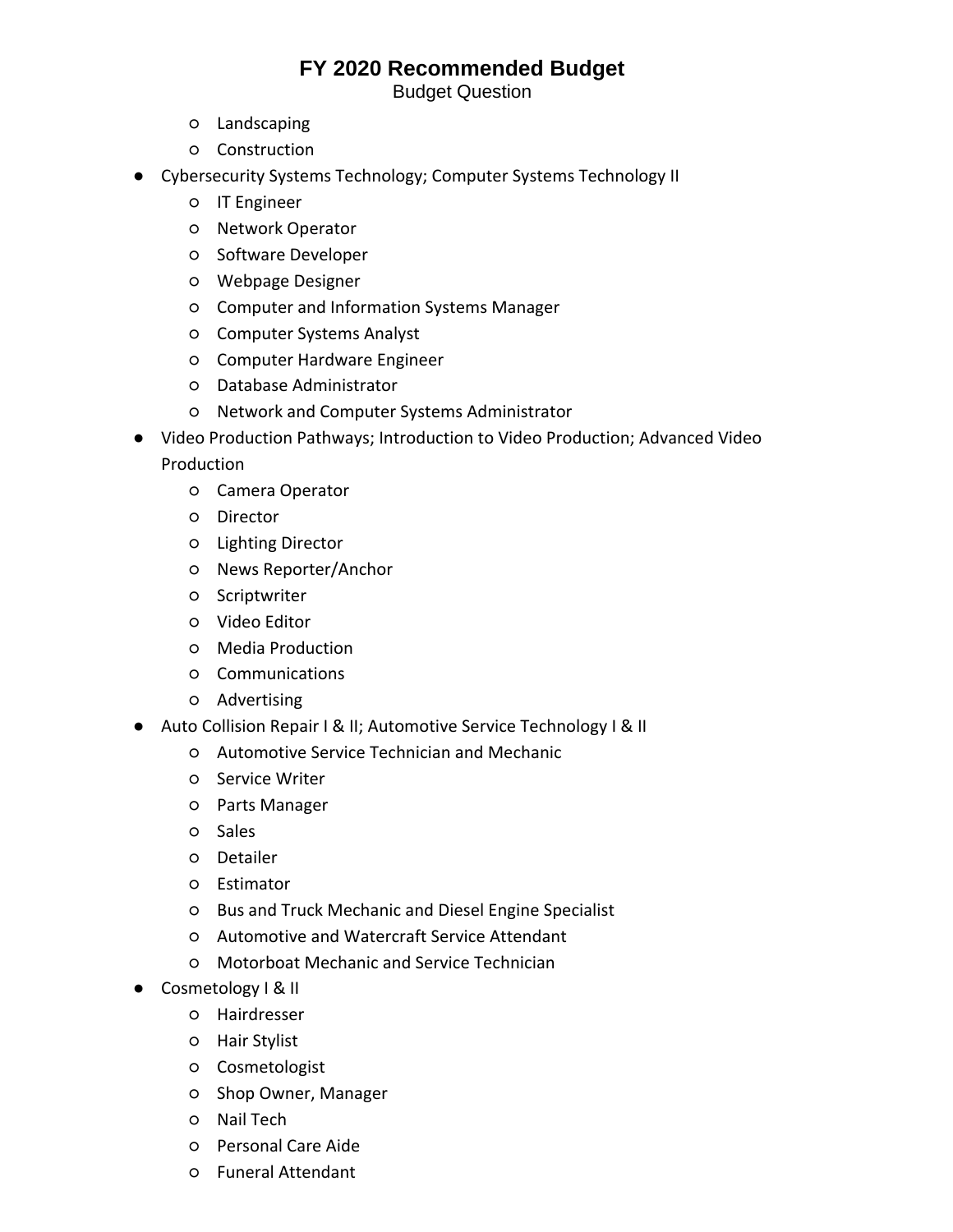Budget Question

- First‐Line Supervisor of Personal Service Workers
- Drafting, Design and CAD I; Drafting, Design and CAD Mechanical II; Drafting, Design and CAD Architectural II
	- Architectural and Engineering Managers
	- Software Developer
	- Civil Engineer
	- Operations Research Analyst
	- Computer Hardware Engineer
	- Industrial Engineer
	- Mechanical Engineer
	- Electrical Engineer
- Metal Trades I & II
	- Tool Grinders, Filers and Sharpeners
	- First Line Supervisor of Mechanics, Installers and Repairers
	- Occupational Health and Safety Specialist
	- Maintenance and Repair Workers
	- Industrial Machinery Mechanic
	- Mobile Heavy Equipment Mechanic
- Culinary I & II
	- Chef
	- Waiter
	- Restaurant Owner
	- Food Sales
	- Food Product Development
	- Nutritionist
	- Hospitality and Tourism
	- Baker
- Early Childhood Education I & II
	- Child Care Worker
	- Teacher
	- Child Care Facility Operator
	- Entrepreneur
	- Psychologist
- Veterinary Science Program; Veterinary Science II
	- Farmer, Rancher, and Other Agricultural Managers
	- Nonfarm Caretaker
	- Medical and Health Services Managers
	- Medical Assistant
	- Veterinary Assistant and Laboratory Animal Caretaker
	- Physician Assistant
	- Occupational Health and Safety Specialist